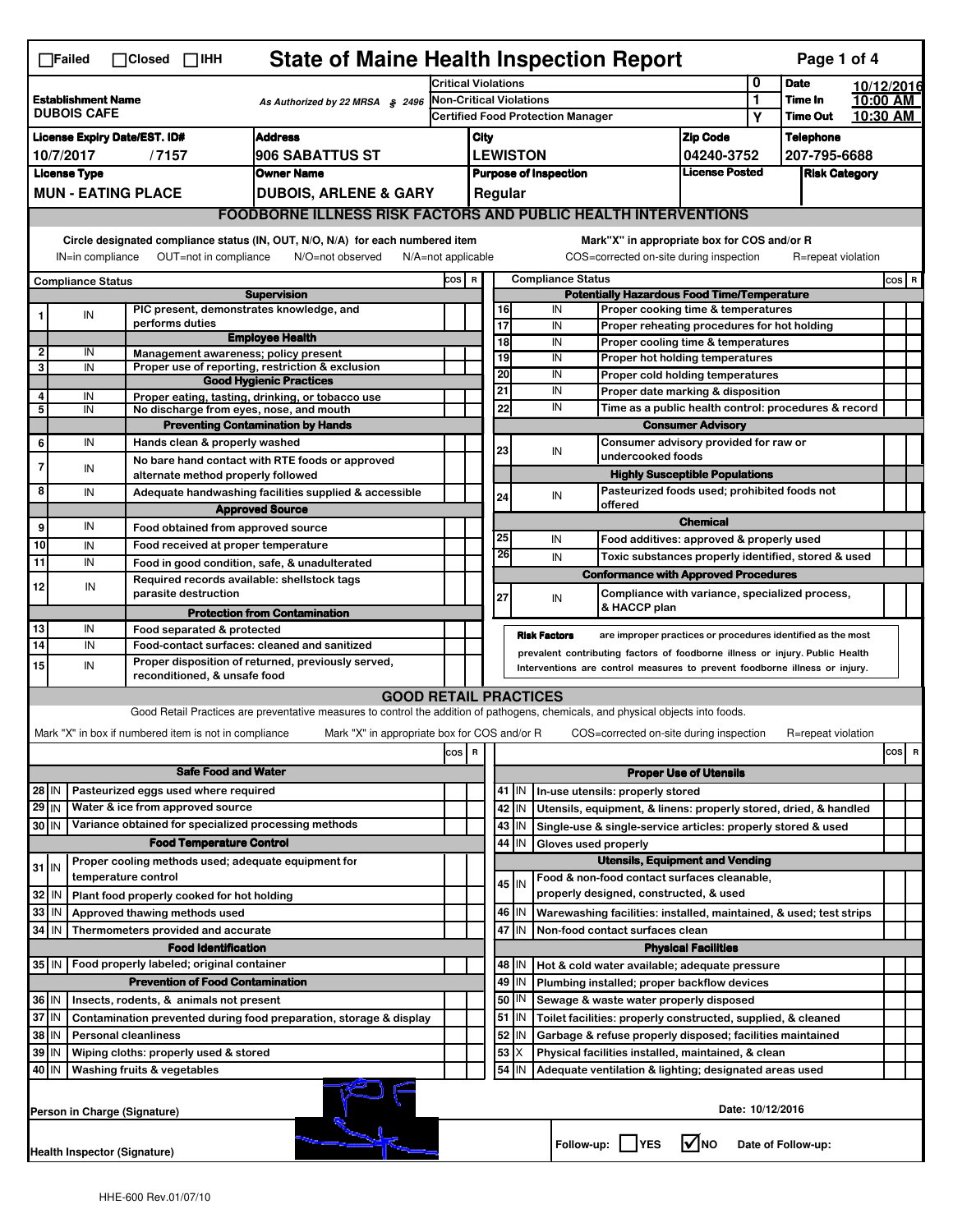|                                                    |                    |                                 |                                    | <b>State of Maine Health Inspection Report</b> | Page 2 of 4  |  |                        |                  |                 |  |  |
|----------------------------------------------------|--------------------|---------------------------------|------------------------------------|------------------------------------------------|--------------|--|------------------------|------------------|-----------------|--|--|
| <b>Establishment Name</b><br><b>DUBOIS CAFE</b>    |                    |                                 | As Authorized by 22 MRSA<br>\$2496 |                                                |              |  |                        |                  | Date 10/12/2016 |  |  |
| License Expiry Date/EST. ID#<br>/7157<br>10/7/2017 | <b>Address</b>     | 906 SABATTUS ST                 |                                    | City / State<br><b>LEWISTON</b><br>/ME         |              |  | Zip Code<br>04240-3752 | <b>Telephone</b> | 207-795-6688    |  |  |
|                                                    |                    | <b>Temperature Observations</b> |                                    |                                                |              |  |                        |                  |                 |  |  |
| Location                                           | <b>Temperature</b> |                                 |                                    |                                                | <b>Notes</b> |  |                        |                  |                 |  |  |
| Hot water                                          | 110 plus           |                                 |                                    |                                                |              |  |                        |                  |                 |  |  |
| wash cycle                                         | 165                |                                 |                                    |                                                |              |  |                        |                  |                 |  |  |
| hamburg                                            | 35                 |                                 |                                    |                                                |              |  |                        |                  |                 |  |  |
| frig                                               | 34                 |                                 |                                    |                                                |              |  |                        |                  |                 |  |  |
| soup                                               | 155                | hh                              |                                    |                                                |              |  |                        |                  |                 |  |  |
| tuna salad                                         | 35                 |                                 |                                    |                                                |              |  |                        |                  |                 |  |  |
| rinse cycle                                        | 185                |                                 |                                    |                                                |              |  |                        |                  |                 |  |  |





**Date: 10/12/2016**

**Health Inspector (Signature)**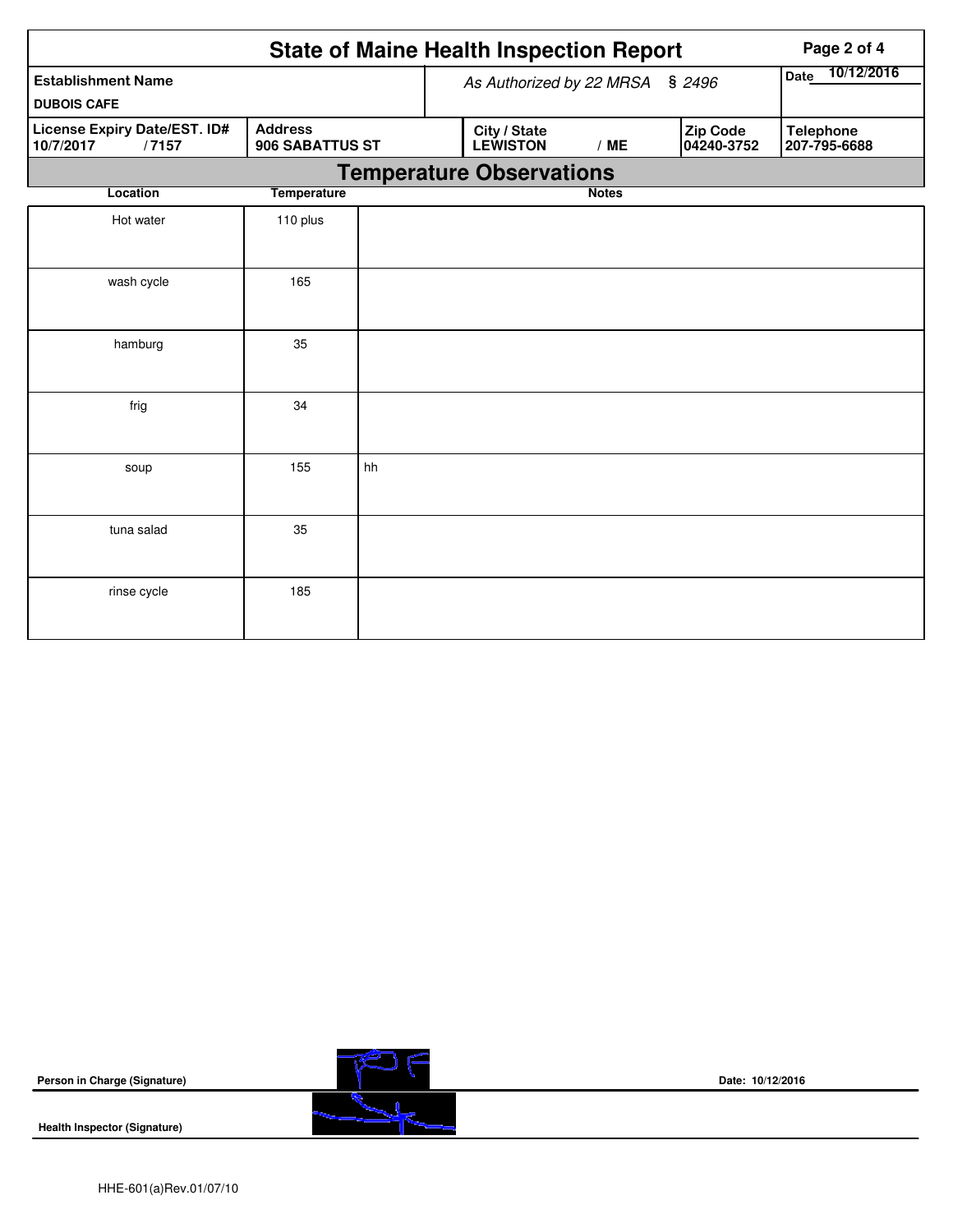| <b>State of Maine Health Inspection Report</b><br>Page 3 of 4                                                                                      |                                   |                                 |    |                               |  |  |  |  |  |  |  |
|----------------------------------------------------------------------------------------------------------------------------------------------------|-----------------------------------|---------------------------------|----|-------------------------------|--|--|--|--|--|--|--|
| <b>Establishment Name</b><br><b>DUBOIS CAFE</b>                                                                                                    | Date                              | 10/12/2016                      |    |                               |  |  |  |  |  |  |  |
| License Expiry Date/EST. ID#<br>10/7/2017<br>/7157                                                                                                 | <b>Address</b><br>906 SABATTUS ST | City / State<br><b>LEWISTON</b> | ME | <b>Zip Code</b><br>04240-3752 |  |  |  |  |  |  |  |
| <b>Observations and Corrective Actions</b>                                                                                                         |                                   |                                 |    |                               |  |  |  |  |  |  |  |
| Violations cited in this report must be corrected within the time frames below, or as stated in sections<br>8-405.11 and 8-406.11 of the Food Code |                                   |                                 |    |                               |  |  |  |  |  |  |  |

53: 6-201.11: N: Floors, walls, and ceilings are not smooth and easily cleanable.

INSPECTOR NOTES: paint walls(peeling paint)